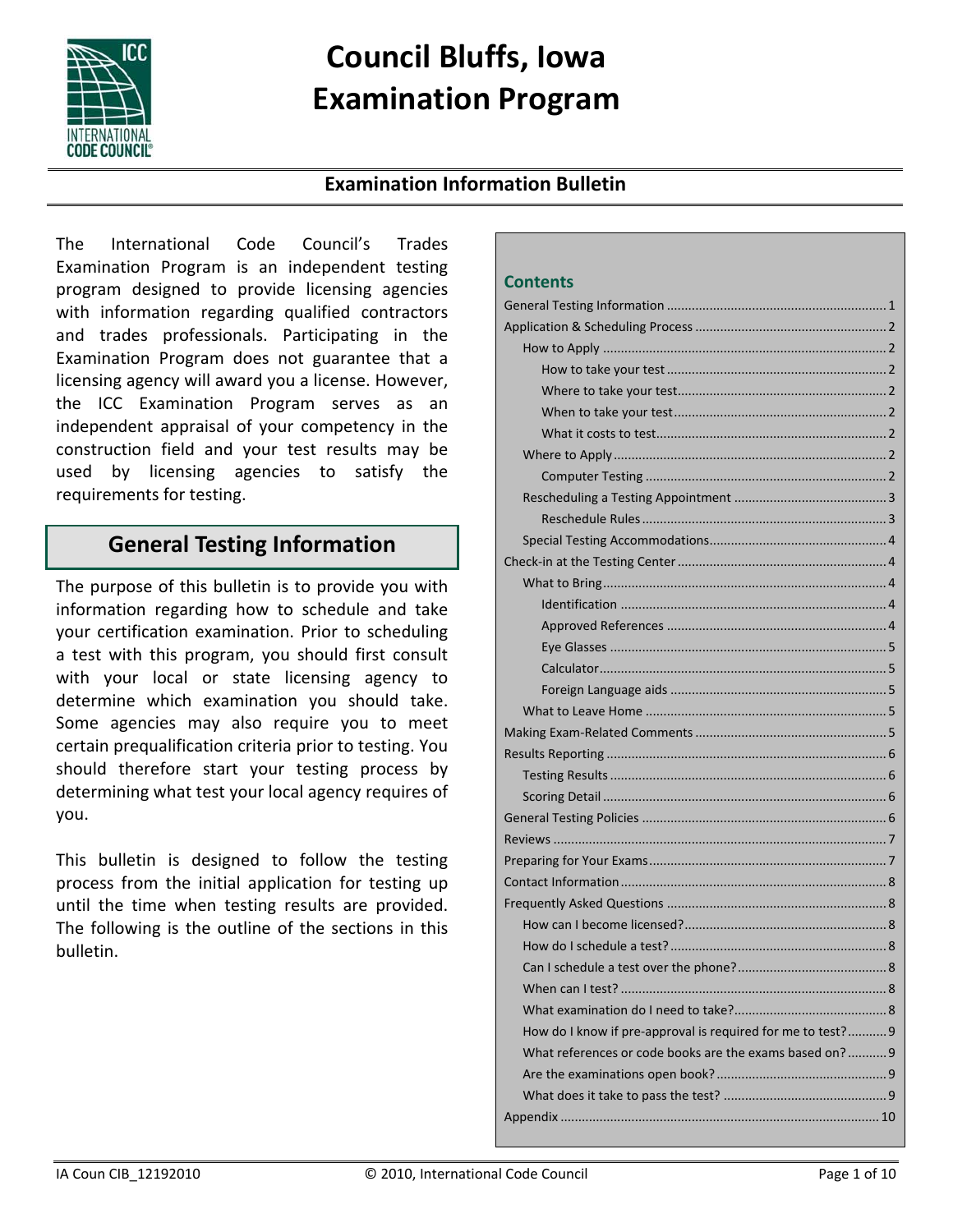

## **Application & Scheduling Process**

Once you have determined which examination to take, you should apply for and then schedule your testing appointment. The Application and Scheduling processes are separate events although in many cases they may occur at about the same time. You must first *apply* to take the exam, which means you select and pay for the exam you wish to take. Then, you *schedule* when and where you wish to take your exam.

Some licensing jurisdictions may require you to apply through them to test with ICC, and others may allow you to apply directly with the provider of the computer tests. The purpose of this first section of this bulletin will describe the application and scheduling process for the computer test delivery method.

## *How to Apply*

Before making application, you should first determine *how***,** *where***,** *when* you would like to take your examination and *what* testing will cost.

### **How to take your test**

This exam program is administered on computer at testing centers across the U.S.

### **Where to take your test**

The exams are all offered by computer at a network of over **250 testing centers** across the country operated by ICC's testing partner **Pearson VUE**. These testing centers may be open as often as daily in the more urban areas whereas in less populated areas they may be open as little as once per week. By contacting a Pearson VUE registration agent they will be able to recommend a testing site and time that would be convenient to your schedule. For the most up-to-date listing of test sites, visit www.pearsonvue.com/icc.

#### **When to take your test**

**Computer** tests are given as often as **daily** at hundreds of locations across the country.

#### **What it costs to test**

The cost of your examination will be **\$100**.

### *Where to Apply*

To take your test on **computer**, you will apply and schedule your testing appointment with ICC's computer testing partner, **Pearson VUE**.

The instructions below will guide you in the steps to apply and schedule your tests for the various testing methods.

#### **Computer Testing**

Pearson VUE is ICC's computer test delivery service provider. **All scheduling** for computer tests is done through **Pearson VUE**. Pearson VUE has three convenient methods to use when applying to take your computer test. These methods are:

- Telephone
- Online
- $\bullet$  Fax

## **Applying by Telephone**

To apply for computer testing through **Pearson VUE**, call toll‐free **1‐877‐234‐6082** and make a testing appointment with a registration agent. In order to register by phone, you will need to provide the agent with the appropriate **EXAM ID**, **EXAM PROGRAM TITLE** (also referred to as the jurisdiction), and **EXAM TITLE** for the exam you wish to take. The exam ID's and titles are provided at the back of this bulletin. It is important for you to understand that **Pearson's registration staff will not be able to help you decide which tests to take.** You will be solely responsible for selecting and taking the appropriate examination.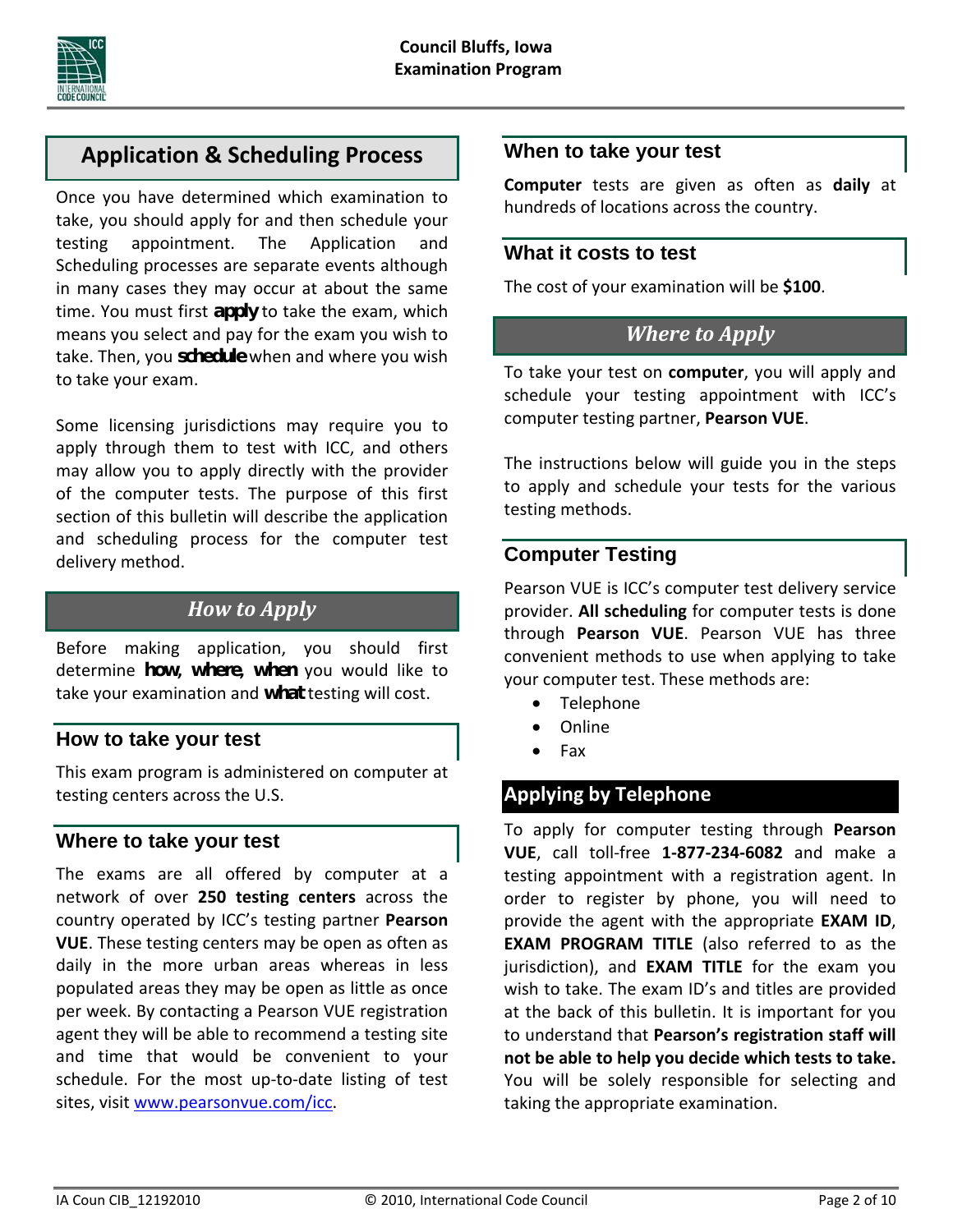

Pearson VUE's registration staff is available to schedule your testing appointment Monday through Friday from 8:00 a.m. ET through 11:00 p.m. ET. Scheduling over the weekend occurs on Saturdays from 8:00 a.m. to 5:00 p.m. ET, and on Sundays from 10:00 a.m. ET to 4:00 p.m. ET.

You will **pay your exam fees** directly to Pearson VUE at the time of your testing reservation and may make payment using one of the following payment methods:

- Credit Card
- Debit Card
- Electronic Check Draft

Once payment has been processed, Pearson will help you locate a testing center that is convenient to you.

Testing appointments may be made up to one (1) day prior to testing if space is available. It is important to understand, however, that Pearson VUE serves many other testing programs and **seats are reserved on a first‐come basis**. Therefore, make your testing appointment as soon as you are able in order to guarantee yourself a convenient testing time.

### **Applying Online (Computer Tests)**

To apply for your computer test online, go to www.pearsonvue.com/icc. Under the heading Contractor/Trade Licensing, select **Register for an Exam**.

If you have not previously tested with Pearson VUE you will then be asked to create a new account. You create a new account by pressing the CREATE YOUR ACCOUNT hyperlink located on the third line on the page. Creating an account provides Pearson with your address information.

If you are a returning candidate (have already registered or tested), press the Log In button located on the right hand side of the page.

Once logged in, **follow the instructions** for selecting the examination program you wish to schedule for, then search for your preferred exam location. If you encounter any difficulty when scheduling online, contact Pearson VUEs technical assistance staff.

### **Applying by Fax**

To apply to Pearson VUE by fax, please complete the Pearson VUE **Fax Registration Form** and fax it to (888) 204‐6291. The Fax Registration form is found in the Appendix at the end of this bulletin.

Once Pearson has received your fax, you must still contact Pearson VUE by telephone to schedule your testing appointment.

## **Paying by Check**

Those wishing to make **payment by check** for their computer testing appointment may do so by using a **Pearson VUE voucher** form which is located in the appendix to this bulletin. Complete the form and include it with payment to Pearson VUE at the address shown on the voucher form.

**Important Note**: Completion of the **voucher** is for **application and payment purposes ONLY**. Once Pearson has received your examination fee, **you must still call Pearson to schedule** your examination.

### *Rescheduling a Testing Appointment*

If it becomes necessary to reschedule your examination, you may do so by contacting Pearson VUE. The following are the rules you must follow when rescheduling your examination.

#### **Reschedule Rules**

If you need to reschedule your computer test, you must do so at least **three (3)** business days prior to your testing event (e.g. if you wish to cancel a Saturday testing session, you would need to call by Wednesday).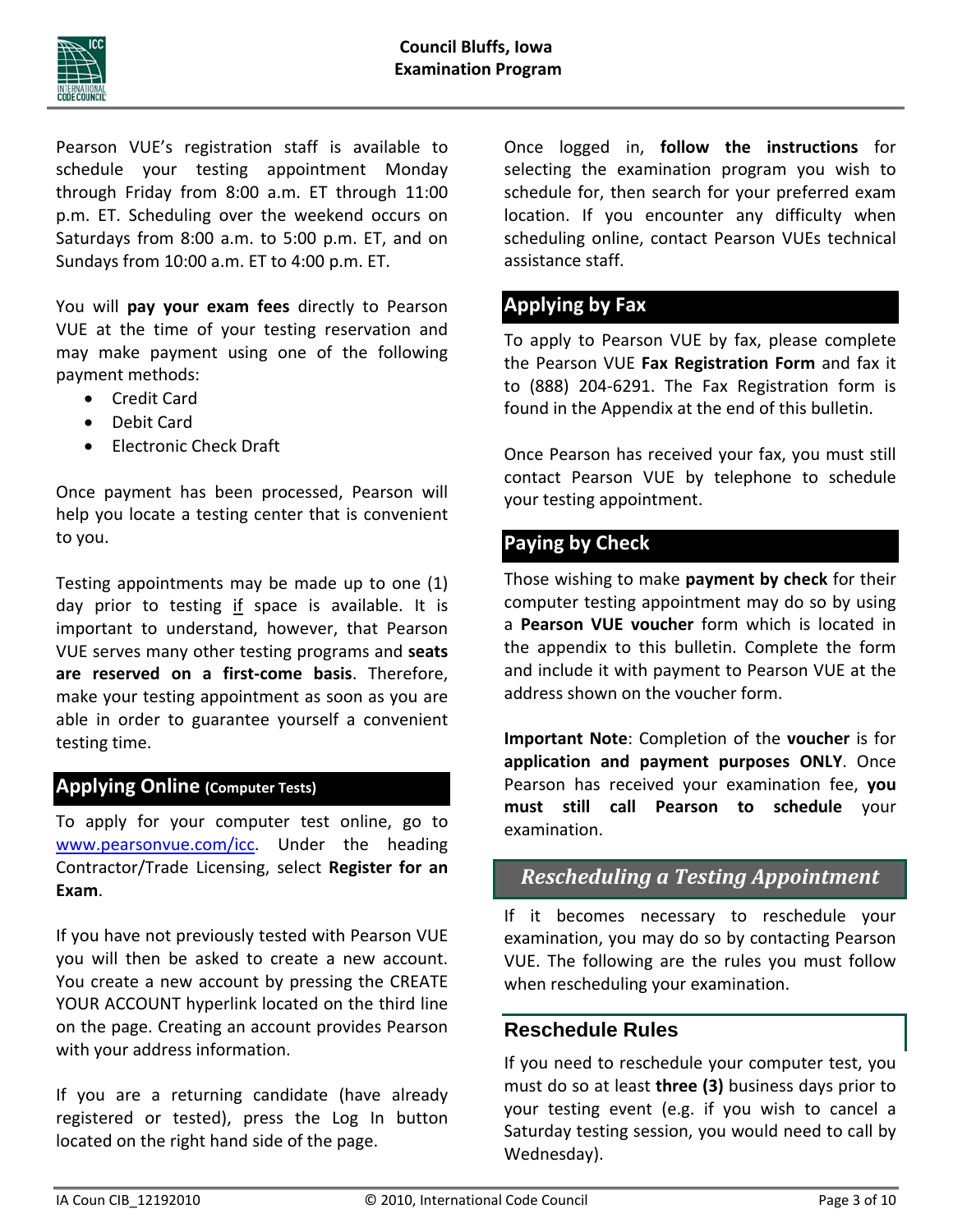

If you call at least three (3) days prior to your testing appointment, you may reschedule at no cost. However, if you call **fewer than three (3) days**, you will **lose** your exam **fees**.

If you are unable to attend your testing appointment for an **excused** reason, such as the following, you will be required to provide Pearson VUE with a written request including verifiable documentation no later than fourteen (14) days following your exam appointment. Excusable reasons for missing a testing appointment include the following:

- Documented illness of yourself or family member
- Death in the immediate family
- Disabling traffic accident
- Court appearance or jury duty
- Military duty

Written documentation of the reason for the missed appointment must be sent to the following address:

#### **Pearson VUE**

c/o Candidate Services PO Box 8588 Philadelphia, PA 19101 Fax: 888‐204‐6291

## *Special Testing Accommodations*

Pearson VUE complies with the provisions of the Americans with Disabilities Act (ADA). If you require special testing accommodations contact either Pearson VUE to obtain an accommodation request form. Once you have completed the form and provided the necessary documentation Pearson VUE will work with you directly to provide a mutually agreeable accommodation that will meet your needs.

## **Check‐in at the Testing Center**

You should plan to arrive early for your testing appointment to ensure that you are able to be checked in and seated by the time the testing begins.

If you are late in arriving, **AND** the testing session has already begun, **YOU WILL BE TURNED AWAY** and will forfeit your exam fees.

## *What to Bring*

Things that you should bring to the testing center include the following:

- Identification
- Approved references
- Eye glasses
- Calculator

### **Identification**

When you arrive at the testing center you will be required to show a photo‐bearing identification that also bears your signature. The photo‐bearing ID must be government issued and must be current and valid. Forms of valid photo‐bearing ID include the following:

- Driver's License
- Passport
- Military ID

If you do not have a valid form of ID, or if the name on the ID does not match the name of the person testing, you will be turned away from the testing center and you will FORFEIT your testing fee. Please make sure you bring your ID with you when arriving at the testing center.

### **Approved References**

All of the National Exams are delivered in Open Book format. Open Book means that you are permitted to bring in certain references to use during your testing event. Each book that you bring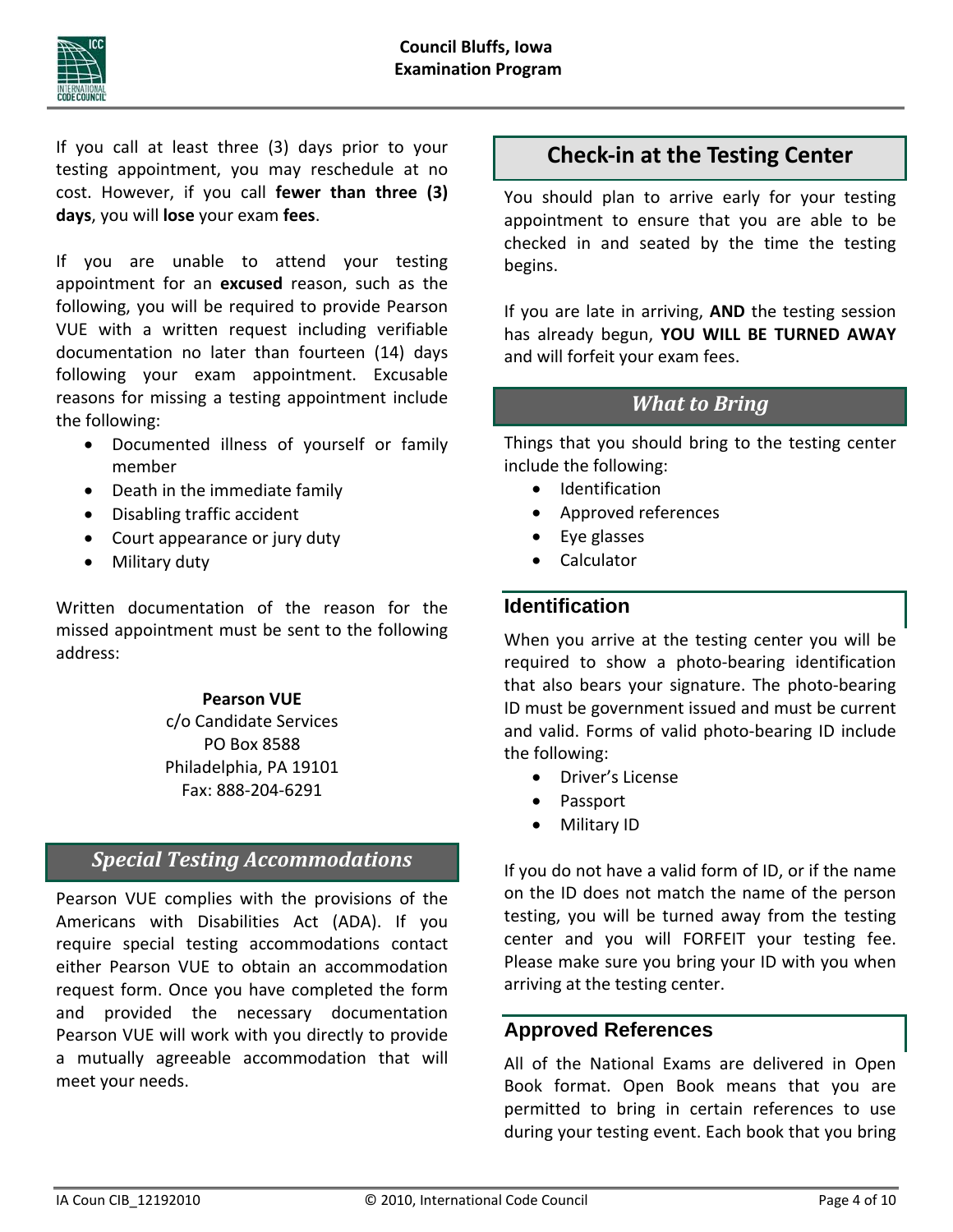

in will be checked prior to the start of your examination.

The only books you are permitted to bring with you are those listed as **approved** references (as described in the test descriptions found in the appendix to this bulletin). References must be **bound** in some manner (i.e., original bound book or three‐ring binder); notes written in **ink** or **highlighted** in the code sections (not in blank pages), and permanent tabs are allowed. **No pencil notes** are allowed within the references, unless they are highlighted prior to arrival at the test center.

If you have questions regarding which references are approved, refer to the approved exam description found in the appendix that relates to your specific examination. At the bottom of each test description will be a list of the approved references for that test (if any).

### **Eye Glasses**

You may bring eye glasses or a magnifying glass if necessary for the test. Dark glasses or sunglasses are discouraged.

### **Calculator**

You are permitted to bring a simple **four function** (add, subtract, multiply and divide) calculator to your testing session. Simple typically means that the calculator is non‐programmable, does not have special features that do the calculations for you, does not produce any tape, and is self‐powered.

In lieu of a calculator, candidates, may, if they prefer, bring a slide rule to the testing session.

**Note:** Cell phones or MP3 players may **NOT** be used as calculators.

## **Foreign Language aids**

Candidates who have English as a second language may bring in a foreign language word book which provides the translation between the candidate's native language and English.

## *What to Leave Home*

No cameras, recorders, MP3 players, cell phones or pagers (or anything similar) are allowed in the testing room.

No one other than the candidate will be allowed in the testing room. Non‐testing visitors are NOT permitted to wait inside the testing center while you test.

Candidates will not be permitted to use unauthorized reference or study materials. This includes practice exams, key word indexes, load charts or any other non‐approved reference.

Pens, markers, highlighters or scratch paper are not permitted in the testing center.

If you are **caught** using any **unauthorized** materials during testing, these materials will be **confiscated**, your testing appointment will be **terminated**, your fees will be **forfeited**, and the appropriate licensing agencies will be **notified**.

## **Making Exam‐Related Comments**

If during your exam, you encounter a question you think is incorrect or is missing information, you are encouraged to submit an exam comment to Pearson detailing why you feel the question contains an error.

You are encouraged to answer each question regardless of whether you feel there is a problem with the question. There is no penalty for guessing even if there is an error in the question.

Our experience shows that the best comments are those that come as soon after the testing process as possible. If you are unable to make a comment while at the testing center, you may complete the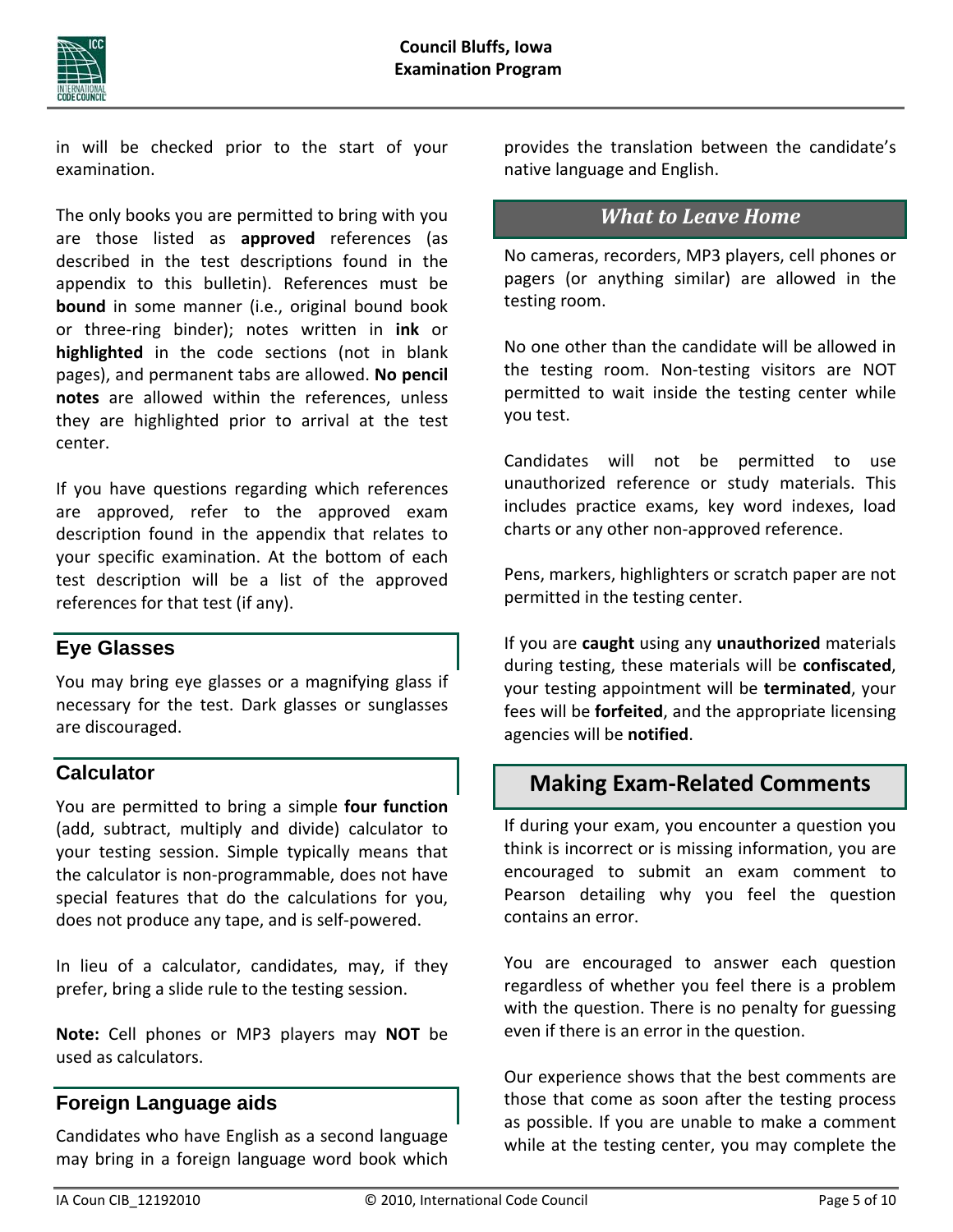

Exam Comment and Challenge form provided in the Appendix and submit it to ICC for review.

ICC will review each comment for merit and will determine if any change to the test question, or to the scoring of that question will occur.

You will be mailed a response from ICC staff within 15 business days from receipt of the form by ICC; a request for staff review is based solely upon the most recent examination taken. NOTE: If you re‐ take a failed exam on which you have submitted an appeal, you will forfeit your appeal opportunity for that exam attempt.

## **Results Reporting**

Each test will be uniformly graded following the completion of the testing process. Grades will be distributed to you based on the information found in the subsequent sections.

IF ICC reports a PASSING grade, this means that you have been deemed to be competent in a particular trade or craft by means of successful test completion. It does not, however, mean that you are licensed to practice. Licensure is typically awarded by a governmental board or agency that will require these testing results as one component of the licensure process. Upon successful test completion you should contact your local licensing agency regarding any additional steps necessary to complete the licensure process.

## *Testing Results*

You will receive your examination results **immediately** upon test **completion**.

The score letter you receive from Pearson VUE will be your official score letter. Your results can be retrieved by participating jurisdictions by using the **Pearson ID** you will find on your score letter and your **Last Name.**

## *Scoring Detail*

Candidates that are **successful** in passing their examinations will be provided with a score letter that indicates a **PASS** status. No numerical grade or subject area breakdown is provided to passing candidates.

The reason behind the non‐disclosure of numeric grades to passing candidates is that ICC's tests are designed to merely assess whether an individual is above or below a designated competency level (cut‐point). Thus passing a test by a huge margin or passing by a small margin has no impact on ICC's decision of whether you have satisfied the minimum requirements for certification. Hence, providing numeric scores might mistakenly lead some to conclude that the scores provide a means of ranking the passing candidates, which it does not. Given this rationale, any requests for providing details regarding a numeric grade for passing candidates will be denied.

Candidates that are **unsuccessful** in passing their tests will receive a **numeric** grade as well as a **subject area breakdown** of the test that describes the areas where the candidate performed well or poorly.

Candidates that would like duplicate copies of their passing score result may log onto ICC's registration site and print a duplicate copy at no cost.

## **General Testing Policies**

In addition to the other rules described in this bulletin including the authorized and unauthorized materials discussed above, the following are general testing policies for this program:

- You **may not retake** a test you have already **passed**.
- You are **not** permitted to **communicate** with anyone during the testing event.
- You may **not share** reference books with another candidate.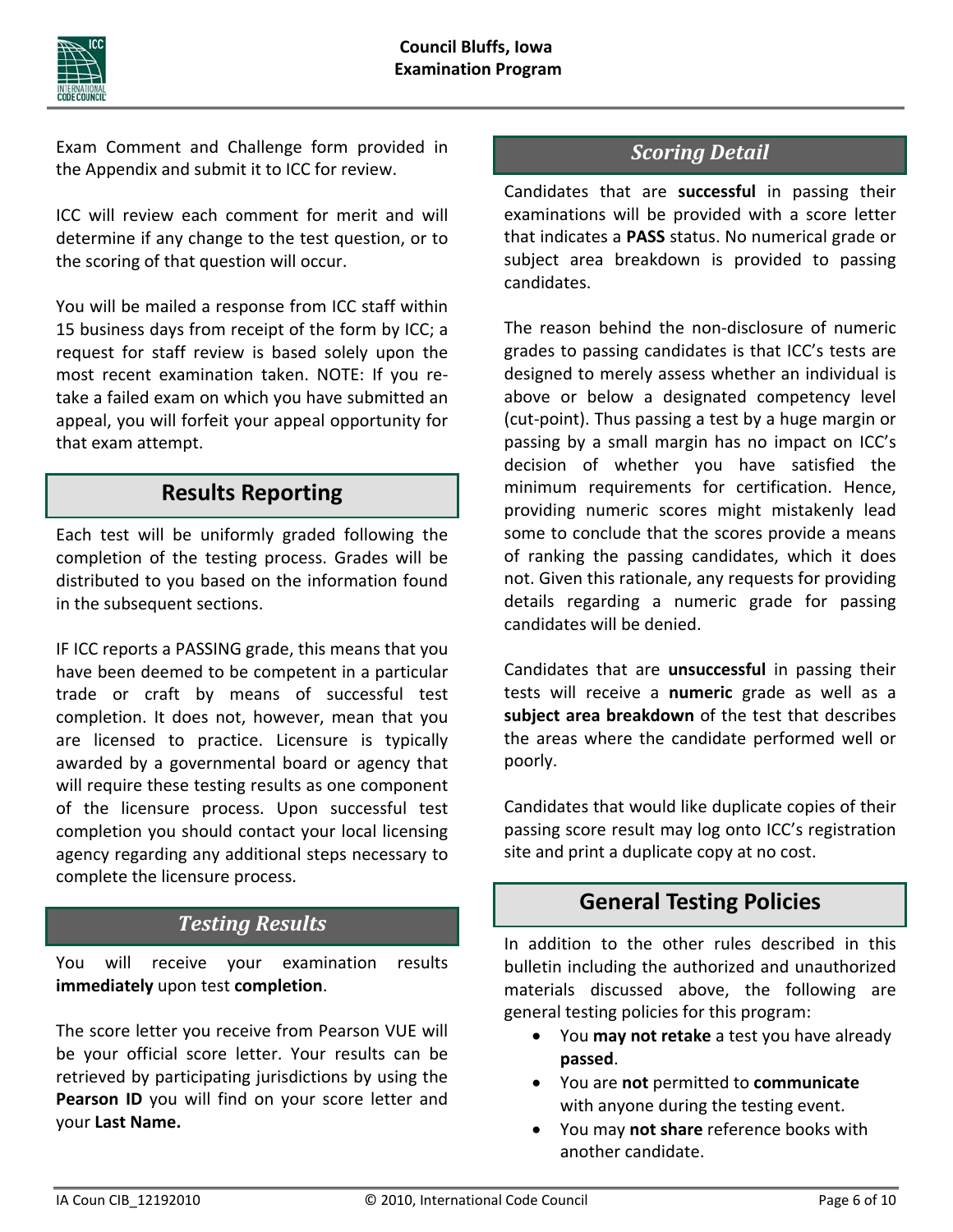

- You may **not** bring **highlighters**, **pens** or note **paper** into the testing room.
- You may **not write** in your reference materials during the test.
- You may **not copy** any test questions during the test, nor may you recall and give ICC's questions to any individual outside the testing room.
- You are **not** permitted to **leave** the building during the testing session.
- You are **not** permitted to **call** or talk to anyone if you are taking a break during the testing session.
- You will **not** be given any **additional time** for time spent outside of the testing room while on a break.
- Only **one** (1) individual at a time may take a **break** during the testing session.

Finally, any individual caught giving or receiving assistance during or after the examination, or caught using unauthorized materials during the examination will be dismissed from the examination and their testing results will be frozen. Furthermore, the candidate will forfeit the examination fees paid. Finally, anyone caught with test questions in their possession, either during or following the examination will be prosecuted by ICC for theft of copyrighted testing materials.

## **Reviews**

Reviews are intended to help candidates audit their testing results by allowing them to see which questions were missed on the most recently taken exam. ICC encourages those taking reviews to comment upon questions they feel were unfairly graded or which they feel may be incorrect. All comments from reviews will be analyzed by ICC staff with summary results distributed following the expert analysis of your comments.

To be eligible for a review, you must have **failed** an examination and have scored within **10 points** of the required passing score. Reviews must be

scheduled no more than **ninety (90)** days following your most recent testing session (or at the next National Exam administration). If you wish to review, you will schedule your review directly with Pearson VUE to be taken at a Pearson VUE testing center.

During the review you will be provided with a copy of the test questions you missed and the answer you provided for those questions. You will also be provided with a comment form that you can use to challenge any test question. You will not be able to change any answers on the exam.

The cost of the review is \$50 for each test reviewed. You will request or schedule a review using the same methods described earlier for Test Registration or Scheduling.

## **Preparing for Your Exams**

The examination you will take is designed to test what qualified individuals should know as they begin operations in the construction field in your specific field. The test questions used on your examination have been prepared by practitioners like yourself and cover the wide range of topics you would normally encounter as you work in your particular field.

If you have worked in your field for some period of time in a variety of different settings, you likely have experienced much of what will be found on your examination. On the other hand, if your experience is limited (not only in years but in the variety of work performed), then it is likely you may want to spend time increasing your knowledge by studying areas in which you are less familiar. For all candidates, the reality is that you forget those things you don't use and over time your knowledge in some areas may have decreased.

In preparation for your examinations we recommend that you study the recommended references so that you are familiar with them prior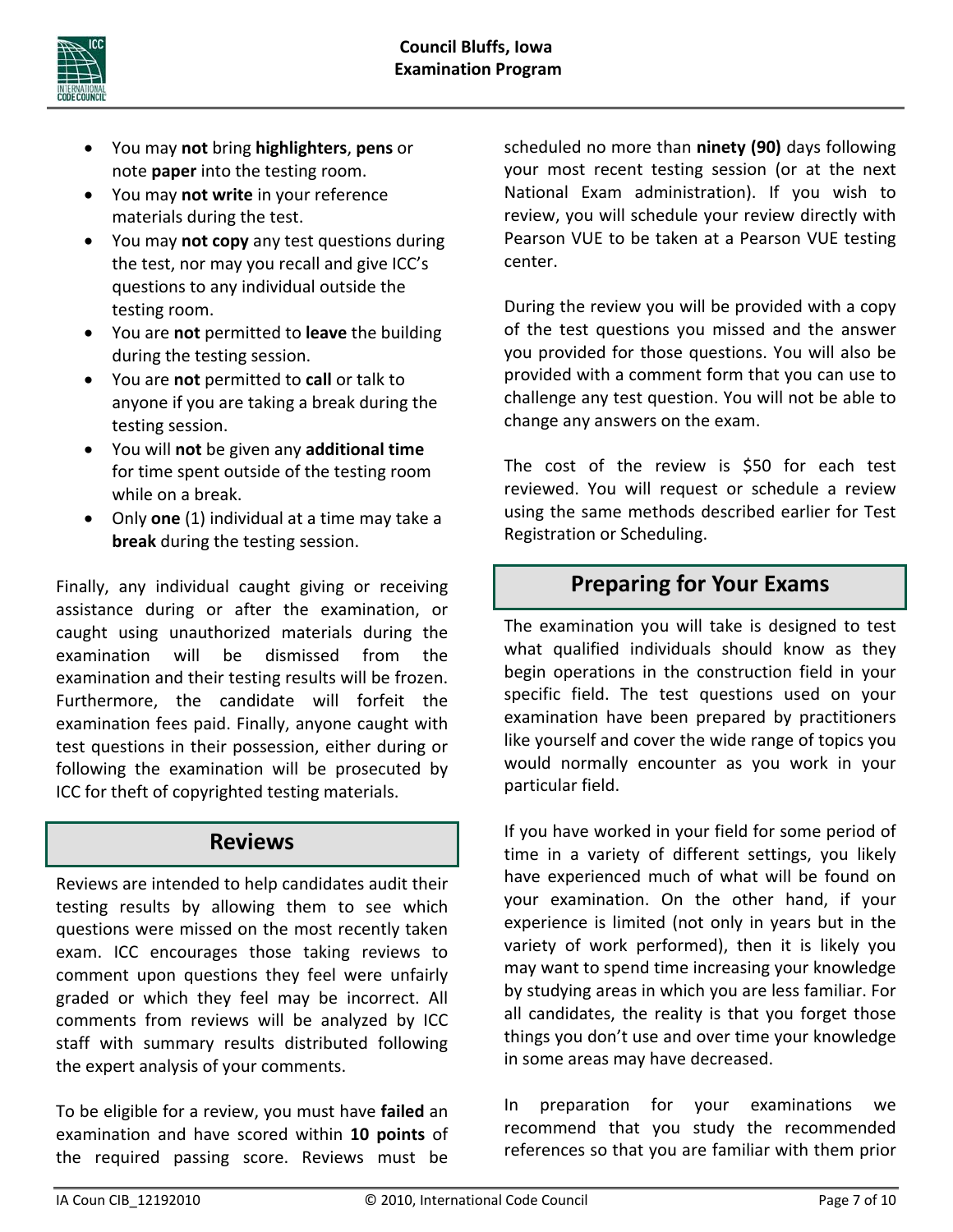

to testing. While the tests are OPEN BOOK for certain references, there generally is insufficient time to learn what is in the reference book while testing. You are encouraged to place permanent tabs in your references and highlight those areas with which you are less familiar. These simple steps will help you better prepare for their use while the testing is underway.

## **Contact Information**

The following is the contact information for both ICC as well as Pearson VUE:

#### **ICC**

900 Montclair Road Birmingham, AL 35213 888‐422‐7233 ext. 5524 Toll‐free Fax 205‐599‐9897

#### **Pearson VUE**

PO Box 41508 Philadelphia, PA 19101 877‐234‐6082 Toll‐free

## **Frequently Asked Questions**

The following are frequently asked questions about ICC contractor testing and becoming licensed which are summarized here and detailed elsewhere in the bulletin.

## *How can I become licensed?*

ICC is not a licensing agency. If you want to become licensed in a city or state that participates with ICC, the city or state will require you to take and pass an ICC examination. Upon successful completion of the examination, contact the city or state to determine any other requirements in order to become licensed.

For detailed information of contractor examinations and participating jurisdictions, visit our website at www.iccsafe.org/contractor.

## *How do I schedule a test?*

You will need to read the examination information bulletin for important information on examination requirements, procedures, and references allowed during the examination administration.

For computer‐based testing, contact Pearson VUE at 1‐877‐234‐6082 to schedule a date and start time, after review of the bulletin.

## *Can I schedule a test over the phone?*

Prior to scheduling any examination, you must read the examination information bulletin.

Examinations which are offered via computer‐ based testing can be scheduled by contacting Pearson VUE at 1‐877‐234‐6082 after review of the bulletin.

Prepayment is required to schedule all examinations.

### *When can I test?*

Most exams are offered via computer‐based testing at a variety of times and dates at the testing centers located across the country. For the most up‐to‐date listing of test sites, visit www.pearsonvue.com/icc. Identifying dates when tests are available will require you to call Pearson VUE or visit their website to inquire about testing seat availability.

### *What examination do I need to take?*

ICC is unable to tell you which exam you need to schedule. Refer to the examination information bulletin(s) for examinations offered by ICC.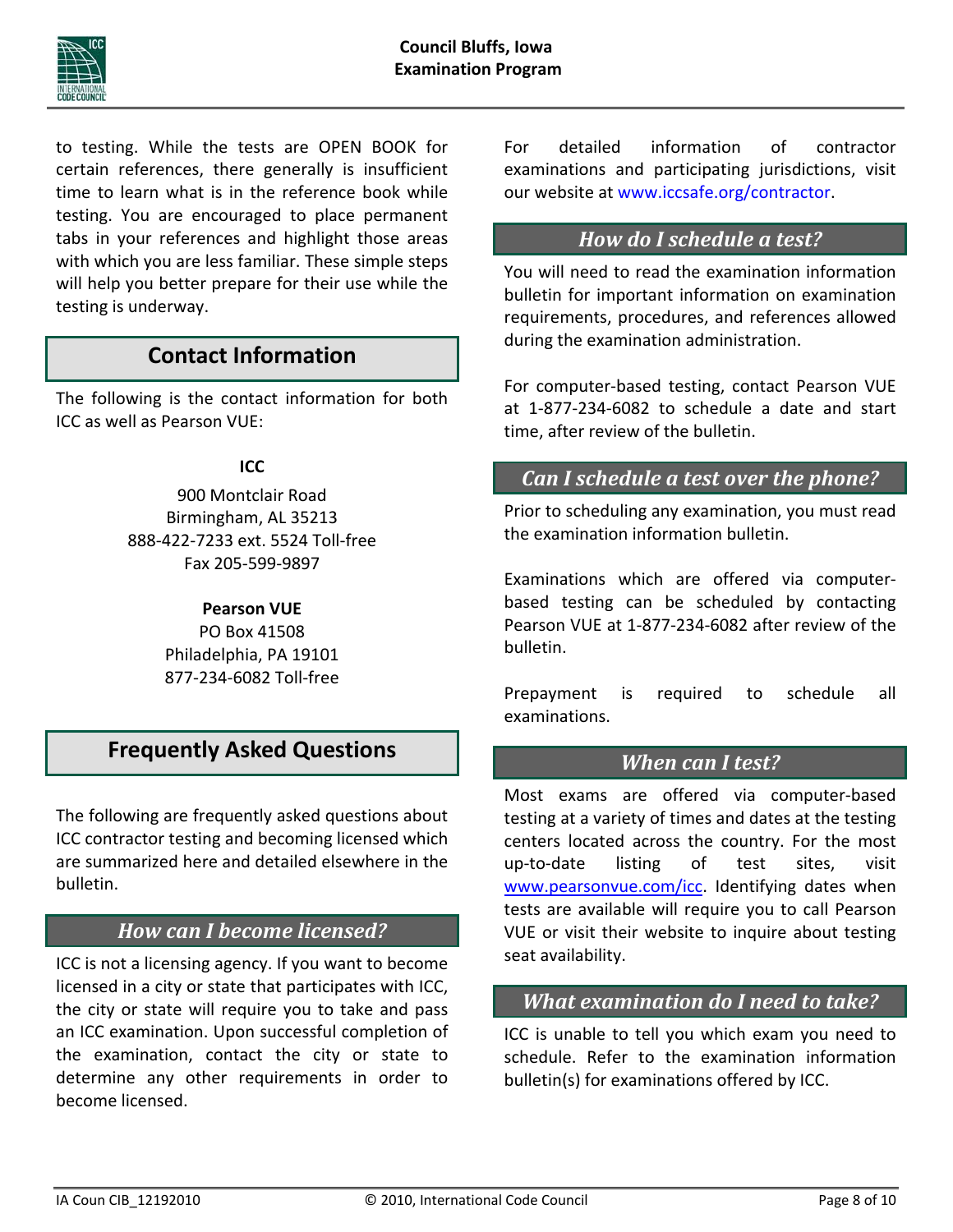

## *How do I know if pre‐approval is required for me to test?*

Contact the city or state in which you wish to be licensed or review the appropriate ICC candidate information bulletin by visiting the ICC website at www.iccsafe.org/contractor, selecting VIEW EXAMS BY STATE AND CATEGORY TO REGISTER, and following the instructions.

## *What references or code books are the exams based on?*

The approved references for each exam are listed in the Examination Outlines section in the appendix of this document. For the most up‐to‐date bulletin, visit the ICC website at www.iccsafe.org/contractor and select VIEW EXAMS BY STATE AND CATEGORY TO REGISTER and follow the instructions. Candidates can also contact ICC at 1‐888‐422‐7233 ext. 5524 to request a bulletin.

## *Are the examinations open book?*

Most ICC contractor examinations are open book. Candidates should refer to the Examination Outlines in the appendix of this document to verify that your exam is open book. For the most up‐to‐ date bulletin, visit the ICC website at www.iccsafe.org/contractor and select VIEW EXAMS BY STATE AND CATEGORY TO REGISTER and follow the instructions. Please also refer to the policies governing the use of references found in the bulletin.

## *What does it take to pass the test?*

Most ICC examinations require a candidate to answer at least **70** percent of their questions correctly in order to pass their exam. However, candidates for the Master Electrician exam must score at least **75** percent correctly in order to pass their exam.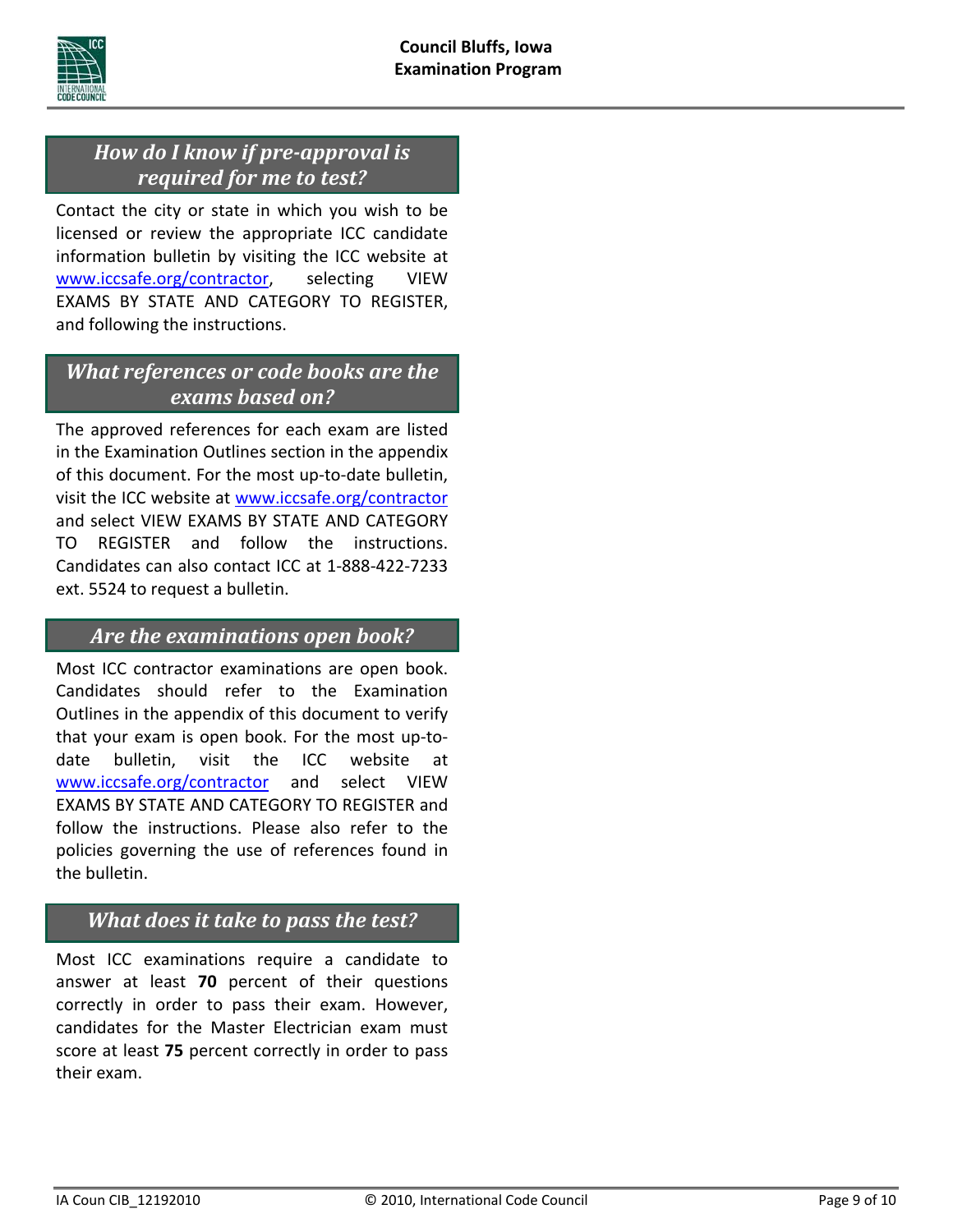

## **Appendix**

In the appendix that follows you will find the following useful information:

- Exam Descriptions
- Pearson VUE Fax Registration Form
- Pearson VUE Check Payment Voucher
- Comment/Challenge Form
- Hand Score Request Form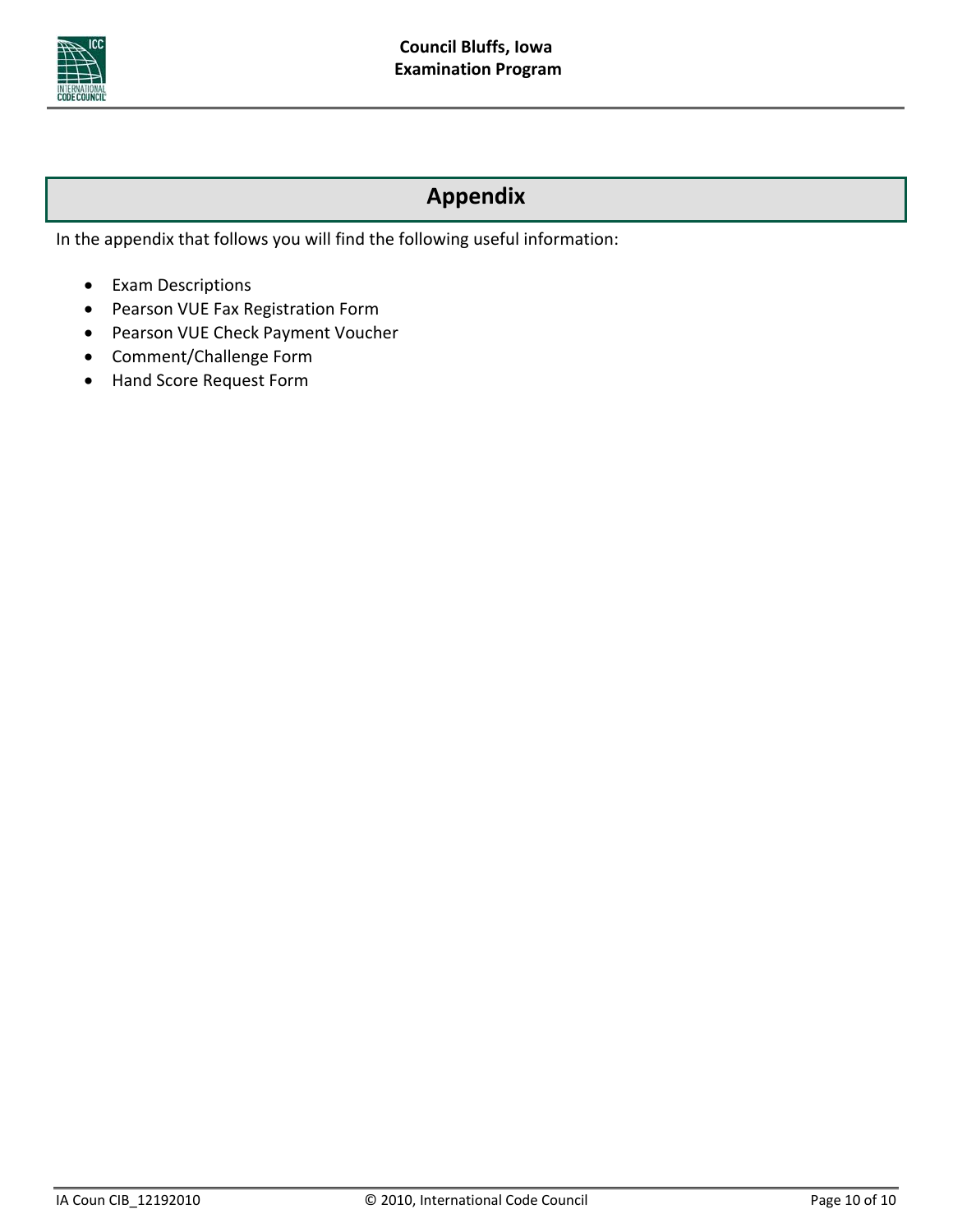#### **EXAM ID: 204 Iowa (Council Bluffs) Standard General Building Contractor (A) One Part – Open Book – 90 Multiple Choice Questions – 4-hour Time Limit**

| <b>Maior Content Area</b> | <b>No. of Questions</b> | <b>Percent of Exam</b> |
|---------------------------|-------------------------|------------------------|
| Footings and Foundations  | 16                      | 18%                    |
| Structural and Design     | 41                      | 46%                    |
| Nonstructural Elements    | 16                      | 18%                    |
| Plan Reading              | 10                      | 11%                    |
| Administration            |                         | 7%                     |

**Approved Reference:** *International Building Code,* 2003

#### **EXAM ID: 205 Iowa (Council Bluffs) Standard Building Contractor (B) One Part – Open Book – 80 Multiple Choice Questions – 4-hour Time Limit**

| <b>Major Content Area</b>              | <b>No. of Questions</b> | <b>Percent of Exam</b> |
|----------------------------------------|-------------------------|------------------------|
| Footings, Foundations, and Crawlspaces | 12                      | 15%                    |
| <b>Building Planning</b>               | 14                      | 18%                    |
| <b>Floors</b>                          | 12                      | 15%                    |
| Walls                                  | 14                      | 18%                    |
| Roofs                                  | 12                      | 15%                    |
| Plan Reading                           | 10                      | 12%                    |
| Administration                         | 6                       | 7%                     |

**Approved References:** *International Residential Code,* 2003; *International Building Code*, 2003

#### **EXAM ID: 206 Iowa (Council Bluffs) Standard Residential Building Contractor (C) One Part – Open Book – 80 Multiple Choice Questions – 4-hour Time Limit**

| <b>Major Content Area</b>              | <b>No. of Questions</b> | <b>Percent of Exam</b> |
|----------------------------------------|-------------------------|------------------------|
| Footings, Foundations, and Crawlspaces | 9                       | 11%                    |
| <b>Building Planning</b>               | 12                      | 15%                    |
| Masonry                                | 6                       | 7%                     |
| <b>Floors</b>                          | 10                      | 13%                    |
| Walls                                  | 11                      | 14%                    |
| Roofs                                  | 8                       | 10%                    |
| Fireplaces                             | 6                       | 7%                     |
| Plan Reading                           | 10                      | 13%                    |
| Administration                         | 8                       | 10%                    |

**Approved Reference:** *International Residential Code,* 2003

#### **EXAM ID: 764 Iowa (Council Bluffs) Roofing Contractor/Subcontractor One Part – Open Book – 60 Multiple Choice Questions – 3-hour Time Limit**

| <b>Major Content Area</b>      | <b>No. of Questions</b> | <b>Percent of Exam</b> |
|--------------------------------|-------------------------|------------------------|
| Administration                 | 6                       | 10%                    |
| <b>General Requirements</b>    | 9                       | 15%                    |
| <b>Fire Classifications</b>    | 6                       | 10%                    |
| <b>Materials</b>               |                         | 5%                     |
| Installation of Roof Coverings | 21                      | 35%                    |
| Roof Drainage                  | 6                       | 10%                    |
| <b>Rooftop Structures</b>      | 9                       | 15%                    |

**Approved References:** *International Building Code,* 2003; *International Plumbing Code,* 2003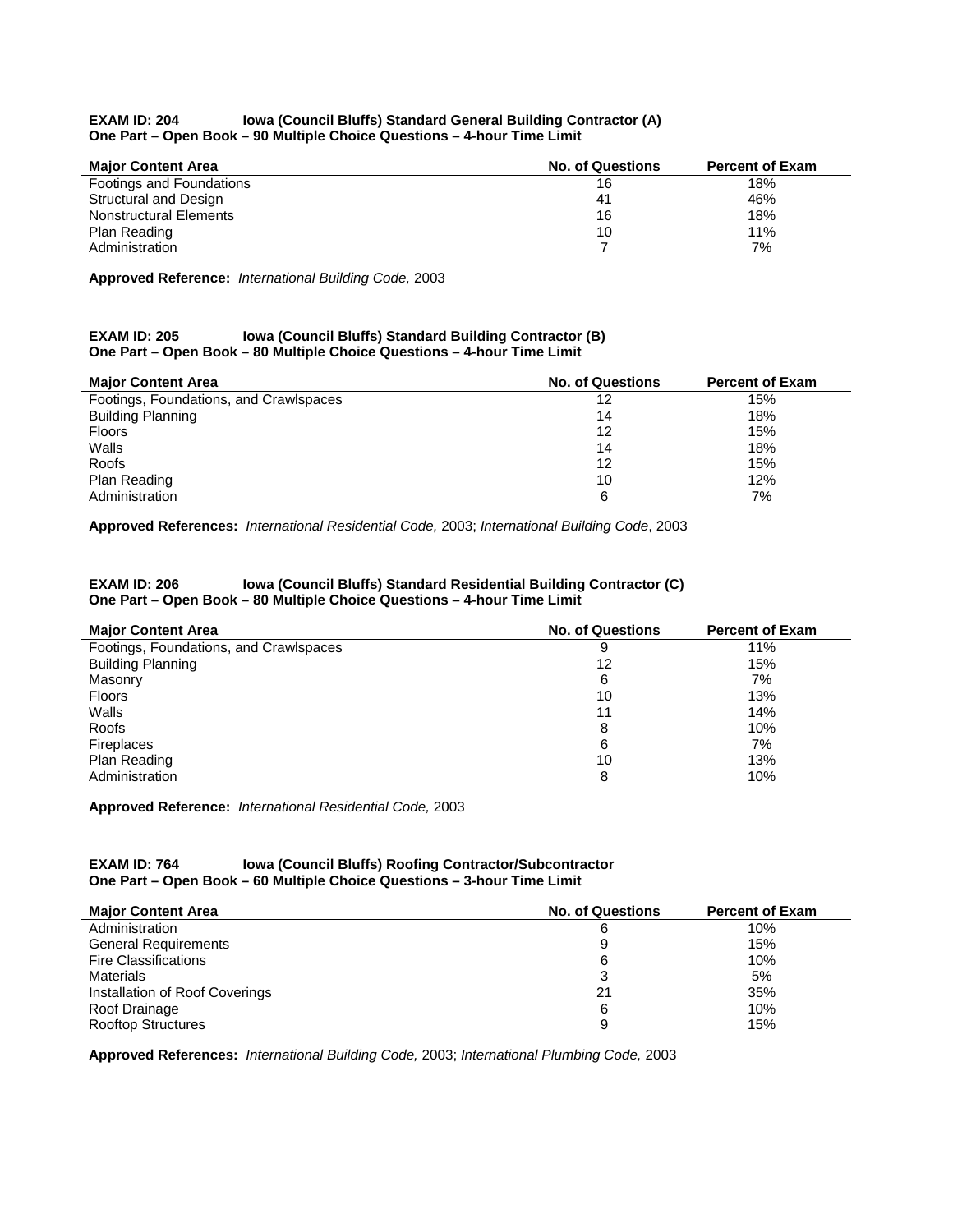FAX RESERVATION FORM

| Today's Date:                                                    | Time of Day:               |                                   | Candidate/Sponsor Signature:      |                       |                                                                                                |
|------------------------------------------------------------------|----------------------------|-----------------------------------|-----------------------------------|-----------------------|------------------------------------------------------------------------------------------------|
| Last Name:                                                       |                            |                                   |                                   |                       |                                                                                                |
| First Name:                                                      |                            |                                   |                                   |                       |                                                                                                |
| Date of Birth:                                                   | Social Security Number:    |                                   | Your Fax Number:                  |                       |                                                                                                |
| Address:                                                         |                            |                                   |                                   |                       |                                                                                                |
| City:                                                            |                            |                                   | State:                            | ZIP:                  | Telephone:                                                                                     |
| <b>Test Center Code:</b>                                         |                            |                                   | Exam Session: □ am □ pm           | Exam Date:            |                                                                                                |
| 1 <sup>st</sup> Exam Code:                                       | 2 <sup>nd</sup> Exam Code: | 2 <sup>nd</sup> Choice: □ am □ pm |                                   | 2 <sup>nd</sup> Date: |                                                                                                |
| School Code:                                                     |                            |                                   |                                   |                       | May we register you for the next exam date if your two choices are taken? $\Box$ Yes $\Box$ No |
| May we email your confirmation?<br>If so, include email address: |                            | $\Box$ Yes<br>$\Box$ No           |                                   |                       |                                                                                                |
|                                                                  |                            |                                   |                                   |                       |                                                                                                |
| <b>Credit Card Payments:</b>                                     |                            |                                   | <b>Electronic Check Payments:</b> |                       |                                                                                                |
| □ MasterCard □ Visa □ AmExpress □ Discover                       |                            |                                   | Bank Name:                        |                       |                                                                                                |
| Card $#$ :                                                       |                            |                                   | Next Available Check #:           |                       |                                                                                                |
| <b>Expiration Date:</b>                                          |                            |                                   | Account #:                        |                       |                                                                                                |
| Signature:                                                       |                            |                                   | Routing #:                        |                       |                                                                                                |
|                                                                  |                            |                                   |                                   |                       | Name/Address on Account: (if different from above)                                             |
| <b>FOR PEARSON VUE USE ONLY</b>                                  |                            |                                   |                                   |                       |                                                                                                |
| Pearson VUE ID# Assigned:                                        |                            |                                   |                                   |                       |                                                                                                |
| <b>Reservation Date:</b>                                         |                            | Time:                             |                                   | TC#:                  |                                                                                                |

PEARSON

**NUE** 

#### Fax to Pearson VUE at (888) 204-6291.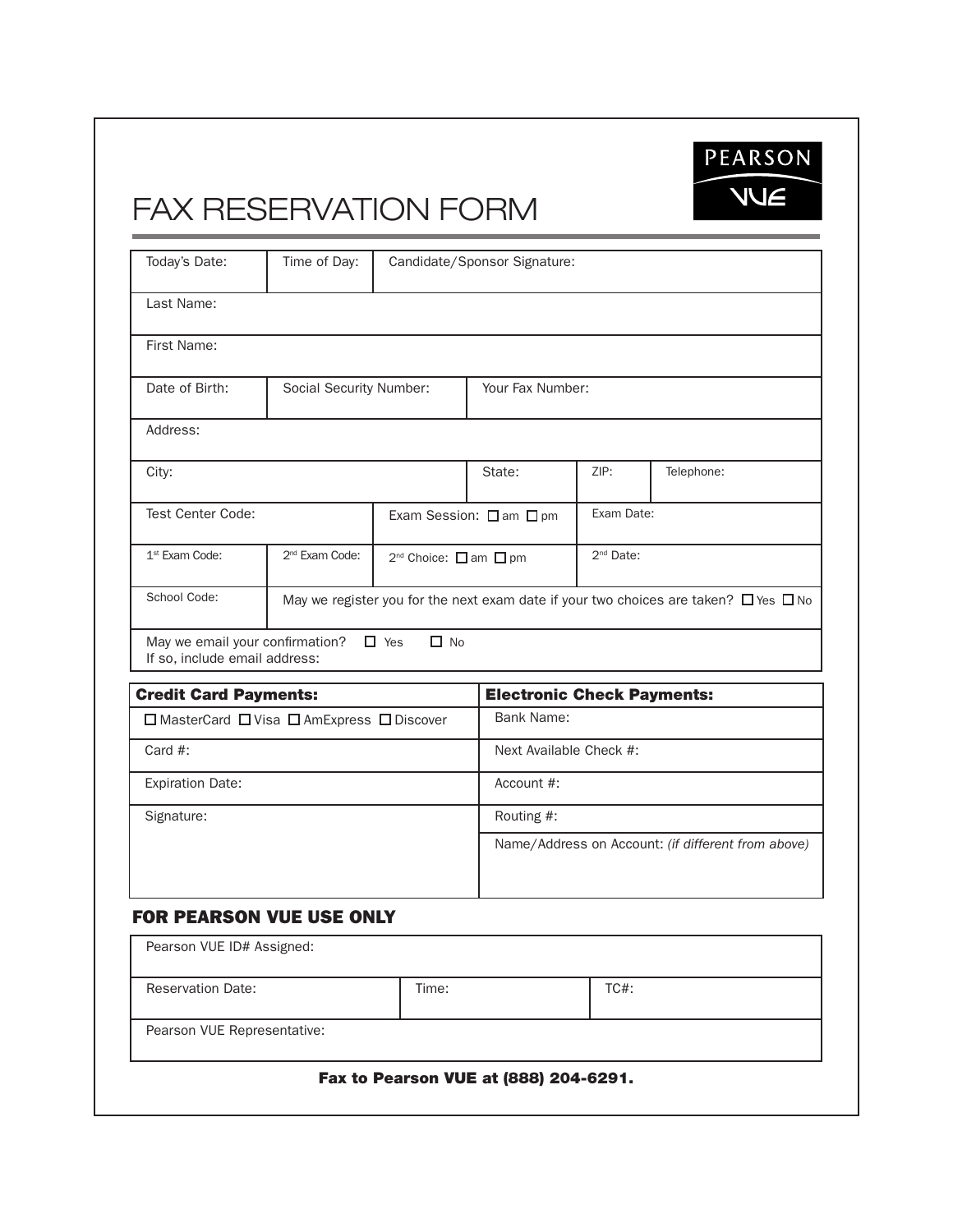PEARSON **NUE** 

# VOUCHER REQUEST FORM

| Date:                                                                                     |                                                                                                                                                  |        |                   |
|-------------------------------------------------------------------------------------------|--------------------------------------------------------------------------------------------------------------------------------------------------|--------|-------------------|
| Last Name:                                                                                |                                                                                                                                                  |        |                   |
| First Name:                                                                               |                                                                                                                                                  |        | M.I.:             |
| Address:                                                                                  |                                                                                                                                                  |        |                   |
|                                                                                           |                                                                                                                                                  |        |                   |
| City:                                                                                     |                                                                                                                                                  | State: | ZIP:              |
| Daytime Telephone:                                                                        | Evening Phone:                                                                                                                                   |        |                   |
| Payment Type:<br>Money Order                                                              | □ Company Check                                                                                                                                  |        | □ Cashier's Check |
| Name of Examination:                                                                      |                                                                                                                                                  |        |                   |
|                                                                                           |                                                                                                                                                  |        |                   |
|                                                                                           | Make all checks payable to Pearson VUE and mail this form to:<br>Pearson VUE, c/o AP Voucher Program, PO Box 41508, Philadelphia, PA 19101-1508. |        |                   |
| Pearson VUE, c/o AP Voucher Program, 3 Bala Plaza West, Suite 300, Bala Cynwyd, PA 19004. | <b>Overnight Address:</b>                                                                                                                        |        |                   |
|                                                                                           |                                                                                                                                                  |        |                   |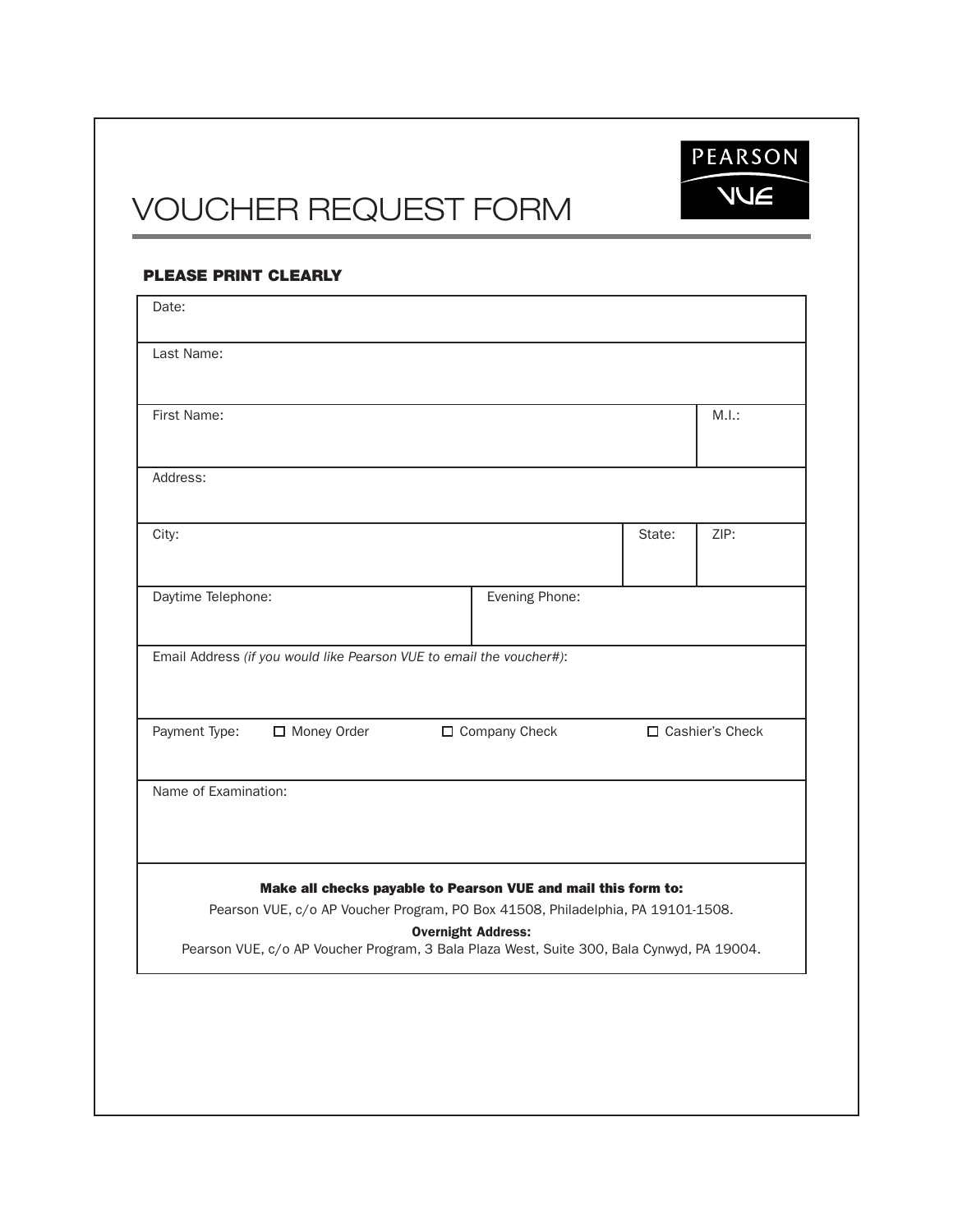

## **COMMENT / CHALLENGE FORM**

| <b>Name</b>                |  |
|----------------------------|--|
| <b>Address</b>             |  |
| City, State, & Zip         |  |
| <b>E-mail Address</b>      |  |
| <b>Candidate ID Number</b> |  |
| <b>Pearson VUE ID</b>      |  |
| <b>Examination Date</b>    |  |
| <b>Examination Type</b>    |  |
| <b>Phone Number</b>        |  |
| <b>Site of Exam</b>        |  |

The Comment / Challenge form is used to make comments about your testing experience or to challenge specific exam items. Candidates may complete this form (or submit the information on a separate piece of paper) and submit to the address listed below. An original signature is required, and challenges **must be received by the Code Council no later than 90 days from the examination administration date**. You will be mailed a written response within 15 business days from receipt of this form by ICC; a request for staff review (challenge) is based solely upon the most recent examination taken.

Comments or challenges may include examination processes, such as site, location, proctor, and/ or computer problems, or technical merit of any of the exam items. Challenges must contain a separate and complete statement of each ground upon which the challenge is based. For additional information, contact the Candidate Services Coordinator at 1-888-422-7233, ext. 5227.

Examination process notes, if applicable (specific exam item complaints should be noted on the following page) - PLEASE WRITE LEGIBLY:

**\_\_\_\_\_\_\_\_\_\_\_\_\_\_\_\_\_\_\_\_\_\_\_\_\_\_\_\_\_\_\_\_\_\_\_\_\_\_\_\_\_\_\_\_\_\_\_\_\_\_\_\_\_\_\_\_\_\_\_\_\_\_\_\_\_\_\_\_\_\_\_\_\_\_\_\_\_\_ \_\_\_\_\_\_\_\_\_\_\_\_\_\_\_\_\_\_\_\_\_\_\_\_\_\_\_\_\_\_\_\_\_\_\_\_\_\_\_\_\_\_\_\_\_\_\_\_\_\_\_\_\_\_\_\_\_\_\_\_\_\_\_\_\_\_\_\_\_\_\_\_\_\_\_\_\_\_ \_\_\_\_\_\_\_\_\_\_\_\_\_\_\_\_\_\_\_\_\_\_\_\_\_\_\_\_\_\_\_\_\_\_\_\_\_\_\_\_\_\_\_\_\_\_\_\_\_\_\_\_\_\_\_\_\_\_\_\_\_\_\_\_\_\_\_\_\_\_\_\_\_\_\_\_\_\_ \_\_\_\_\_\_\_\_\_\_\_\_\_\_\_\_\_\_\_\_\_\_\_\_\_\_\_\_\_\_\_\_\_\_\_\_\_\_\_\_\_\_\_\_\_\_\_\_\_\_\_\_\_\_\_\_\_\_\_\_\_\_\_\_\_\_\_\_\_\_\_\_\_\_\_\_\_\_**

**\_\_\_\_\_\_\_\_\_\_\_\_\_\_\_\_\_\_\_\_\_\_\_\_\_\_\_\_\_\_\_\_\_\_\_\_\_\_\_\_\_\_\_\_\_\_\_\_\_\_\_\_\_\_\_\_\_\_\_\_\_\_\_\_\_\_\_\_\_\_\_\_\_\_\_\_\_\_ \_\_\_\_\_\_\_\_\_\_\_\_\_\_\_\_\_\_\_\_\_\_\_\_\_\_\_\_\_\_\_\_\_\_\_\_\_\_\_\_\_\_\_\_\_\_\_\_\_\_\_\_\_\_\_\_\_\_\_\_\_\_\_\_\_\_\_\_\_\_\_\_\_\_\_\_\_\_ \_\_\_\_\_\_\_\_\_\_\_\_\_\_\_\_\_\_\_\_\_\_\_\_\_\_\_\_\_\_\_\_\_\_\_\_\_\_\_\_\_\_\_\_\_\_\_\_\_\_\_\_\_\_\_\_\_\_\_\_\_\_\_\_\_\_\_\_\_\_\_\_\_\_\_\_\_\_** 

**Signature of Candidate \_\_\_\_\_\_\_\_\_\_\_\_\_\_\_\_\_\_\_\_\_\_\_\_\_\_\_\_\_\_\_\_\_\_\_\_ Date \_\_\_\_\_\_\_\_\_\_\_\_\_\_\_** 

**Please submit to: ICC Candidate Services Coordinator 900 Montclair Road Birmingham, AL 35213-1206 (205) 599-9884 Facsimile** 

REVISED 11/23/2010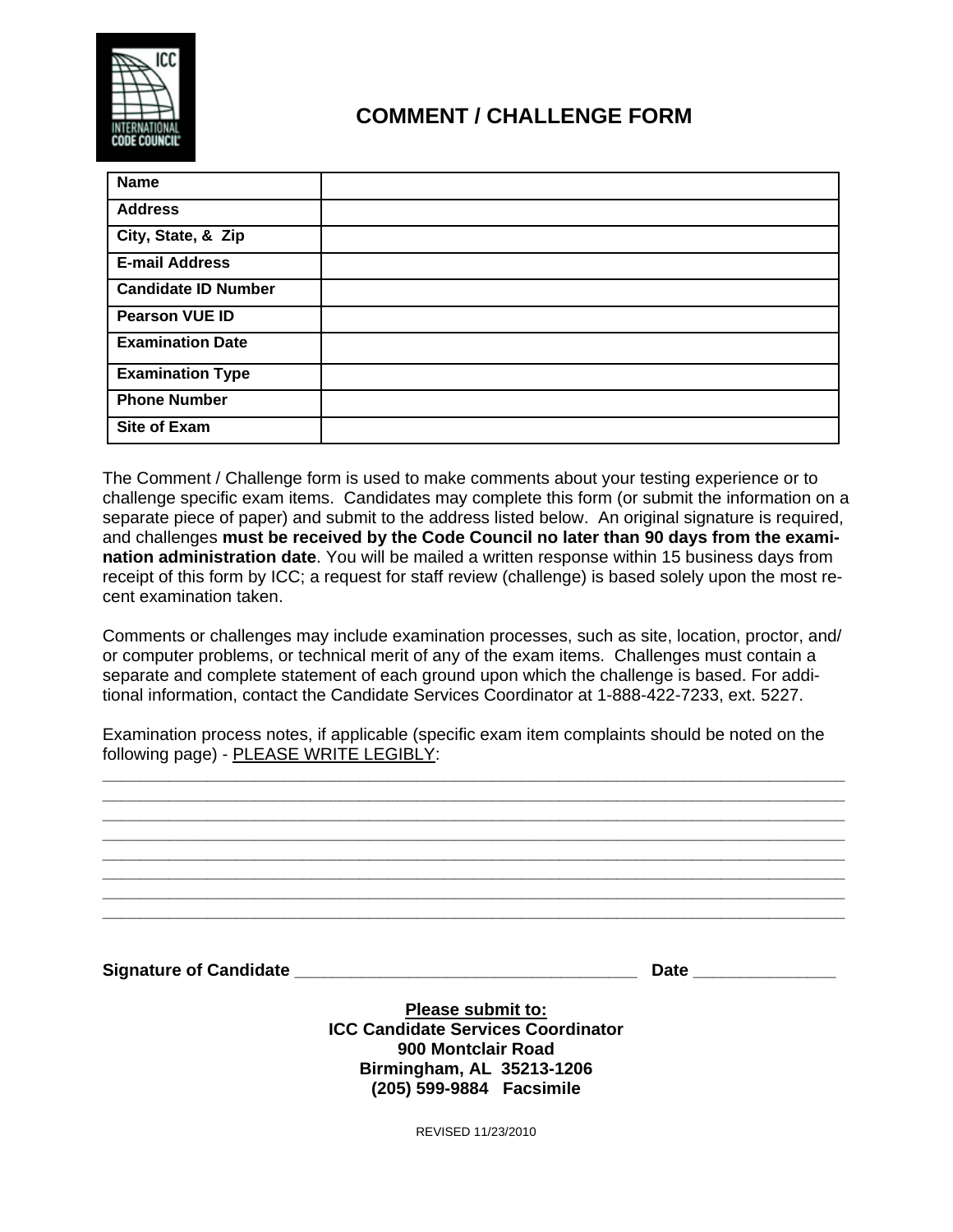For challenges to specific items, please describe the question in your best words and cite the section or page number of code book or reference (of those listed in the candidate bulletin for the exam) which supports your comments. Make copies of this page as needed. Please write legibly.

#### 1. Description and \*wording of question:

Reason for comment (be specific) Reference supporting comment 2. Description and \*wording of question: Reason for comment (be specific) **Reference supporting comment** 3. Description and \*wording of question: Reason for comment (be specific) **Reference supporting comment** 

\* Wording should be to the best of your ability with as much detail as you can provide. Use key words and phrases. REVISED 11/23/2010